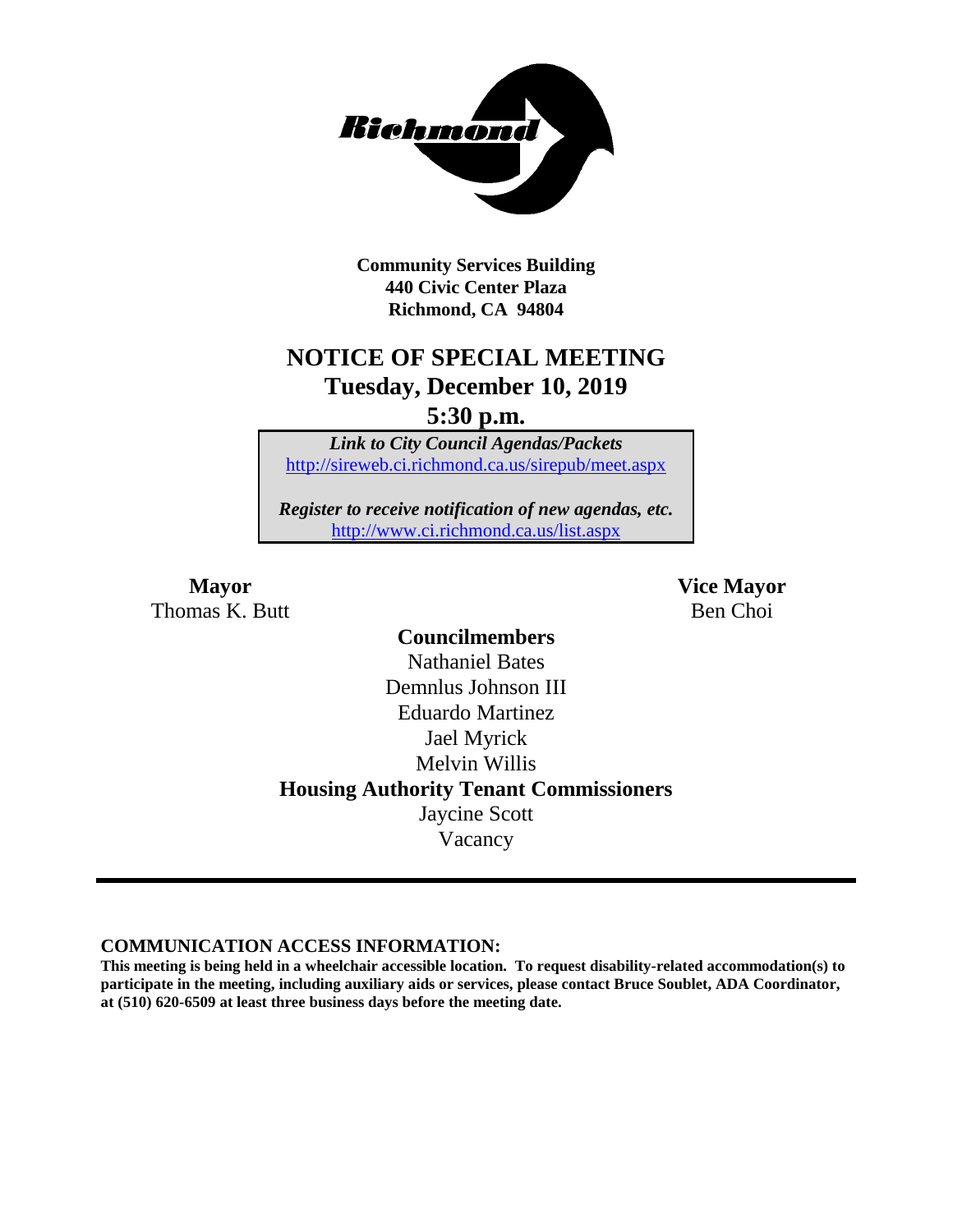# **MEETING PROCEDURES**

The City of Richmond encourages community participation at its City Council meetings and has established procedures that are intended to accommodate public input in a timely and time-sensitive way. As a courtesy to all members of the public who wish to participate in City Council meetings, please observe the following procedures:

**PUBLIC COMMENT ON AGENDA ITEMS:** Anyone who desires to address the City Council on items appearing on the agenda must complete and file a pink speaker's card with the City Clerk **prior** to the City Council's consideration of the item. Once the City Clerk has announced the item, no person shall be permitted to speak on the item other than those persons who have submitted their names to the City Clerk. Your name will be called when the item is announced for discussion. **Each speaker will be allowed up to TWO (2) MINUTES to address the City Council on NON-PUBLIC HEARING items listed on the agenda. Speakers are allowed up to THREE (3) minutes on PUBLIC HEARING items.**

#### **SPEAKERS ARE REQUESTED TO OCCUPY THE RESERVED SEATS IN THE FRONT ROW BEHIND THE SPEAKER'S PODIUM AS THEIR NAME IS ANNOUNCED BY THE CITY CLERK.**

**CONDUCT AT MEETINGS:** Richmond City Council meetings are limited public forums during which the City strives to provide an open, safe atmosphere and promote robust public debate. Members of the public, however, must comply with state law, as well as the City's laws and procedures and may not actually disrupt the orderly conduct of these meetings. The public, for example, may not shout or use amplifying devices, must submit comment cards and speak during their allotted time, may not create a physical disturbance, may not speak on matters unrelated to issues within the jurisdiction of the City Council or the agenda item at hand, and may not cause immediate threats to public safety.

**CITY HARASSMENT POLICY:** The City invites public comment and critique about its operations, including comment about the performance of its public officials and employees, at the public meetings of the City Council and boards and commissions. However, discriminatory or harassing comments about or in the presence of City employees, even comments by third parties, may create a hostile work environment, if severe or pervasive. The City prohibits harassment against an applicant, employee, or contractor on the basis of race, religious creed, color, national origin, ancestry, physical disability, medical condition, mental disability, marital status, sex (including pregnancy, childbirth, and related medical conditions), sexual orientation, gender identity, age or veteran status, or any other characteristic protected by federal, state or local law. In order to acknowledge the public's right to comment on City operations at public meetings, which could include comments that violate the City's harassment policy if such comments do not cause an actual disruption under the Council Rules and Procedures, while taking reasonable steps to protect City employees from discrimination and harassment, City Boards and Commissions shall adhere to the following procedures. If any person makes a harassing remark at a public meeting that violates the above City policy prohibiting harassment, the presiding officer of the meeting may, at the conclusion of the speaker's remarks and allotted time: (a) remind the public that the City's Policy Regarding Harassment of its Employees is contained in the written posted agenda; and (b) state that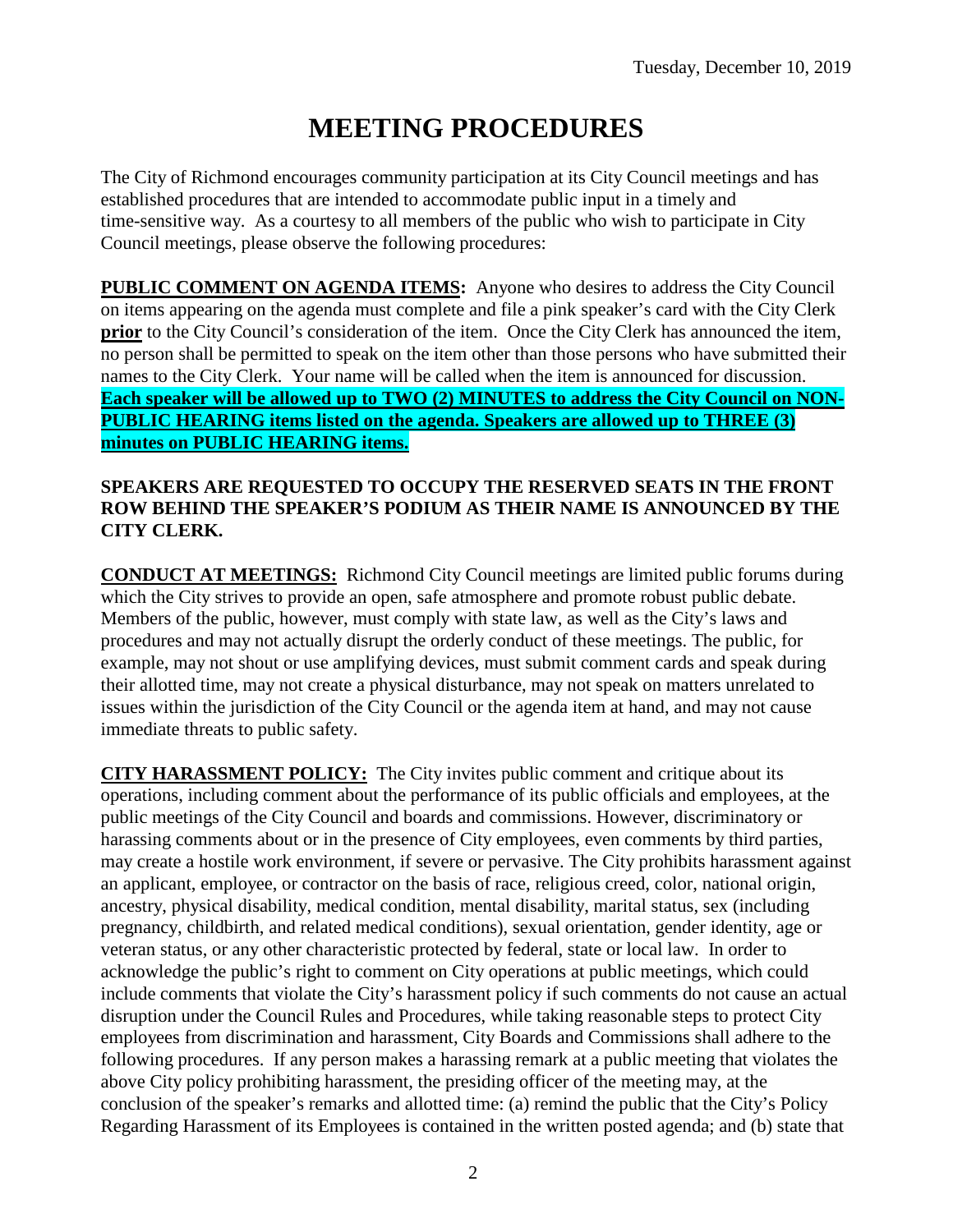Tuesday, December 10, 2019

comments in violation of City policy are not condoned by the City and will play no role in City decisions. If any person makes a harassing remark at a public meeting that violates the above City policy, any City employee in the room who is offended by remarks violating the City's policy is excused from attendance at the meeting. No City employee is compelled to remain in attendance where it appears likely that speakers will make further harassing comments. If an employee leaves a City meeting for this reason, the presiding officer may send a designee to notify any offended employee who has left the meeting when those comments are likely concluded so that the employee may return to the meeting. The presiding officer may remind an employee or any council or board or commission member that he or she may leave the meeting if a remark violating the City's harassment policy is made. These procedures supplement the Council Rules and Procedures relating to disruption of orderly conduct at Council meetings.

Any law enforcement officer on duty or whose service is commanded by the presiding officer shall be Sergeant-at-Arms of the Council meetings. He/she, or they, shall carry out all orders and instructions given by the presiding officer for the purpose of maintaining order and decorum at the Council meetings (City Council Rules of Procedure and Order Section III F, RMC Section  $2.12.030$ ).